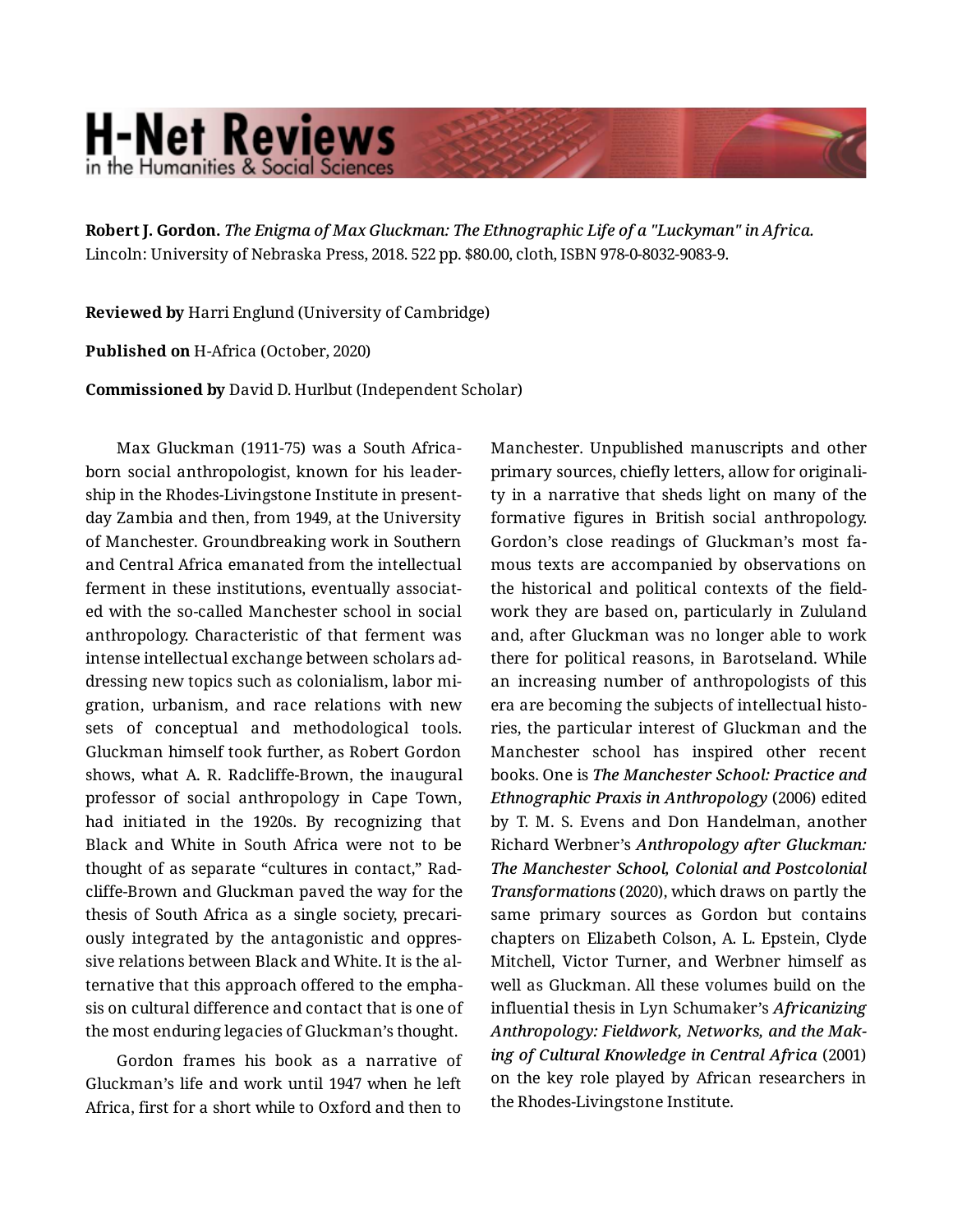Gordon provides vivid accounts of the rival‐ ries, insecurities, and mutual support that shaped the formative years of British social anthropology. In an era of strong personalities, Gluckman cer‐ tainly held his own, inspiring loyalty and loathing in equal measure. Gordon peppers his person-fo‐ cused narrative with suggestive references to deep‐ er intellectual currents. Instructive, for instance, is the influence of A. N. Whitehead on Gluckman's critique of "misplaced concreteness" and on his perspective on process and event rather than sys‐ tem or substance as the nub of social life. Gordon also touches on the impact Gluckman's exposure to law and psychoanalysis may have had on the development of the case method in the Manches‐ ter school. No less important is the attention Gor‐ don gives to Gluckman's lasting appreciation of history in an era when British social anthropology was only emerging from the ahistorical illusions of functionalism and structural-functionalism. An uneasy theme running through much of the book is the relation to colonial administration. On one hand are the suspicions and outright sabotage that white administrators and settlers inflicted on Gluckman and his junior colleagues at their field sites. On the other are Gluckman's diplomatic ef‐ forts to secure access to the field as the director of the Rhodes-Livingstone Institute. Gordon's descrip‐ tions of fieldwork also reveal the distance to what most anthropologists would now consider accept‐ able in their immersive practice. Not only does the analytical interest in law seem to explain why Gluckman worked so exclusively with elites in Barotseland. The anthropologists' dependence on a whole coterie of helpers in the field also makes astonishing reading—J. A. Barnes and his family had, during fieldwork among Ngoni, both a cook and an assistant cook at their disposal, along with other Africans occupying roles such as "water-boy" and "nurse-maid."

Gordon's narrative creates a mood in which Gluckman, for all his insufferable egoism, comes across as the intellectual heavyweight that his rep‐ utation has tended to suggest. However, life histo‐ ries, when they resist the allure of hagiography, open up cracks as much as they buttress reputa‐ tions already acquired. Some of the uncertainty may be of Gordon's own making, such as the scat‐ tered mentions of the Second World War. An occa‐ sional victim of antisemitism, Gluckman appears to have wanted to join the military effort but was declined because of his age and South African na‐ tionality. While experiencing the war to be far away when at the Institute in Livingstone, Gluck‐ man actively sought to rally Lozi in Barotseland to the war effort. Overall, this momentous period in world history passes with relatively little passion in the narrative. Further tension may have been detected in the card-carrying communism of Gluckman's wife and their decision to send their son to an exclusive boarding school. Indeed, tensions would seem to have intensified in Gluck‐ man's later life, somewhat outside the remit Gor‐ don has given himself and yet described in the book. For example, Gluckman's involvement with Israel went beyond an intellectual interest and may have warranted a comment on how the critic of apartheid experienced the turn to Zionism. Near the end of his life, only weeks before the fatal heart attack, Gluckman raged over the ignorance of the "young Turks" who had accused him of complicity in colonialism. This well-taken anger over intellec‐ tual dishonesty coincided with a brush with stu‐ dent radicalism in Manchester. Yet it is not Gor‐ don's aim to leave the reader with a perspective on the tensions and contradictions in a remarkable personal and intellectual journey. Instead, the book ends abruptly with paragraphs about a fest‐ schrift that never was. Before then, though, the reader has been treated to a wealth of observa‐ tions to make up his or her own mind.